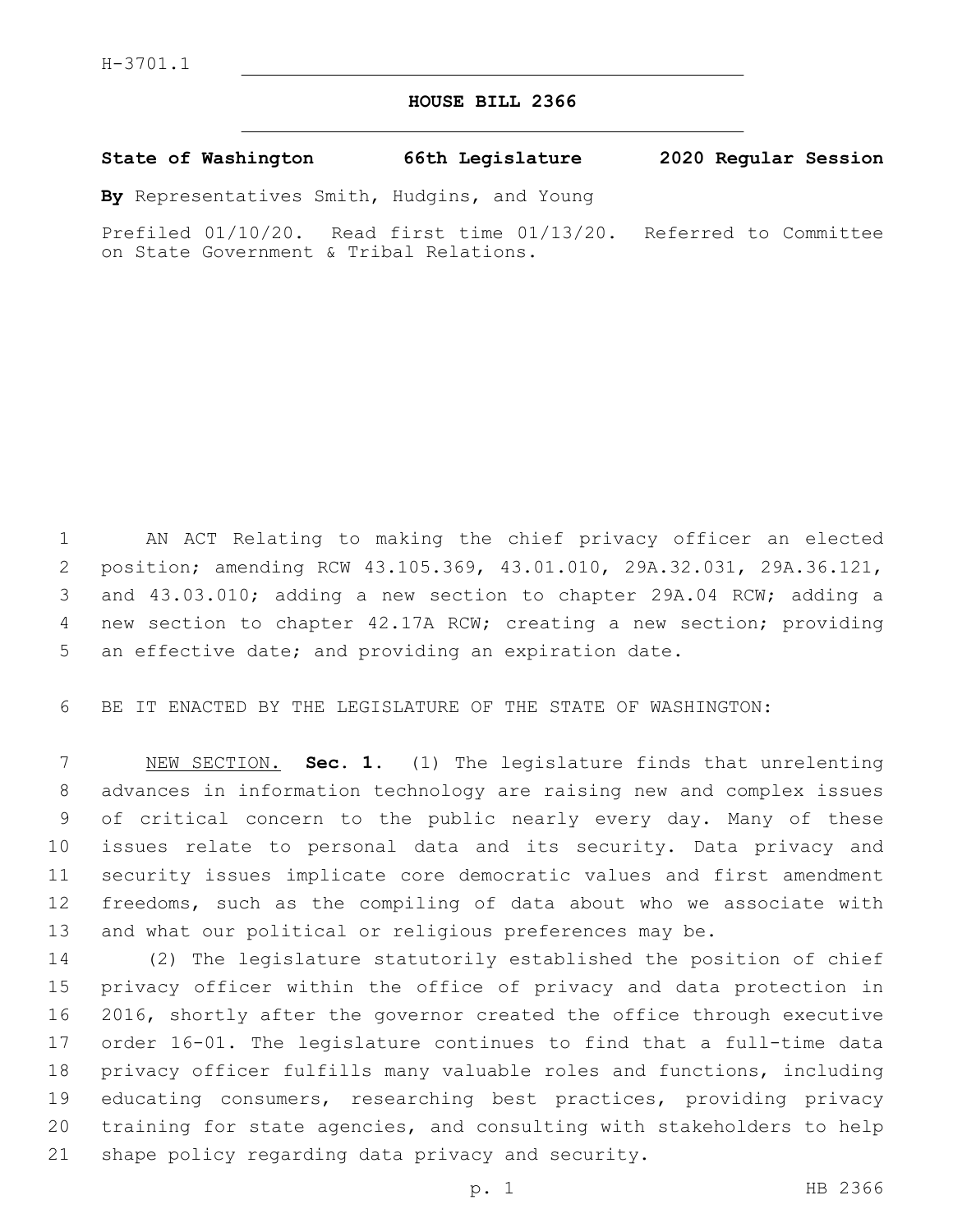(3) The legislature finds that while the state has statutorily defined the role of the chief privacy officer position since 2016, experience has shown that there needs to be improvements to how that position is structured. The position can be filled only by the governor or the state's chief information officer, without the advice and consent of lawmakers. It is filled without the privacy officer's views about privacy and how to balance consumer protection and commercial freedom being subject to public scrutiny and debate. In 2019 the position was vacant for prolonged periods during which momentous data privacy legislation was under development by stakeholders and lawmakers. As the public sector does not compensate for information technology jobs at the level of the private sector, vacancies can be anticipated to occur in the future during times that important events impacting public policy choices are unfolding.

 (4) The legislature finds that the public should have a say in the quality and style of advocacy of its chief data privacy officer. The public should also have the opportunity to elect someone who best articulates, prioritizes, and promotes his or her vision of the future of privacy and data security. Requiring the chief privacy officer to stand for election and make a public case for certain priorities and principles will give additional weight to the officer's policy guidance to lawmakers and state agency officials. Therefore, the legislature intends to make the state's chief privacy officer a statewide elected official. The legislature intends the chief privacy officer to continue to be the director of the existing office of privacy and data protection, having the same duties. The legislature intends the chief privacy officer and office of privacy and data protection to be housed within the office of the chief information officer, but not subject to its supervision, for 30 administrative simplicity and cost efficiency.

 **Sec. 2.** RCW 43.105.369 and 2016 c 195 s 2 are each amended to 32 read as follows:

 (1) The office of privacy and data protection is created within the office of the state chief information officer. The purpose of the office of privacy and data protection is to serve as a central point of contact for state agencies on policy matters involving data 37 privacy and data protection.

38 (2) The ((director shall appoint the)) chief privacy officer( $(\tau$ 39 who)) is the director of the office of privacy and data protection.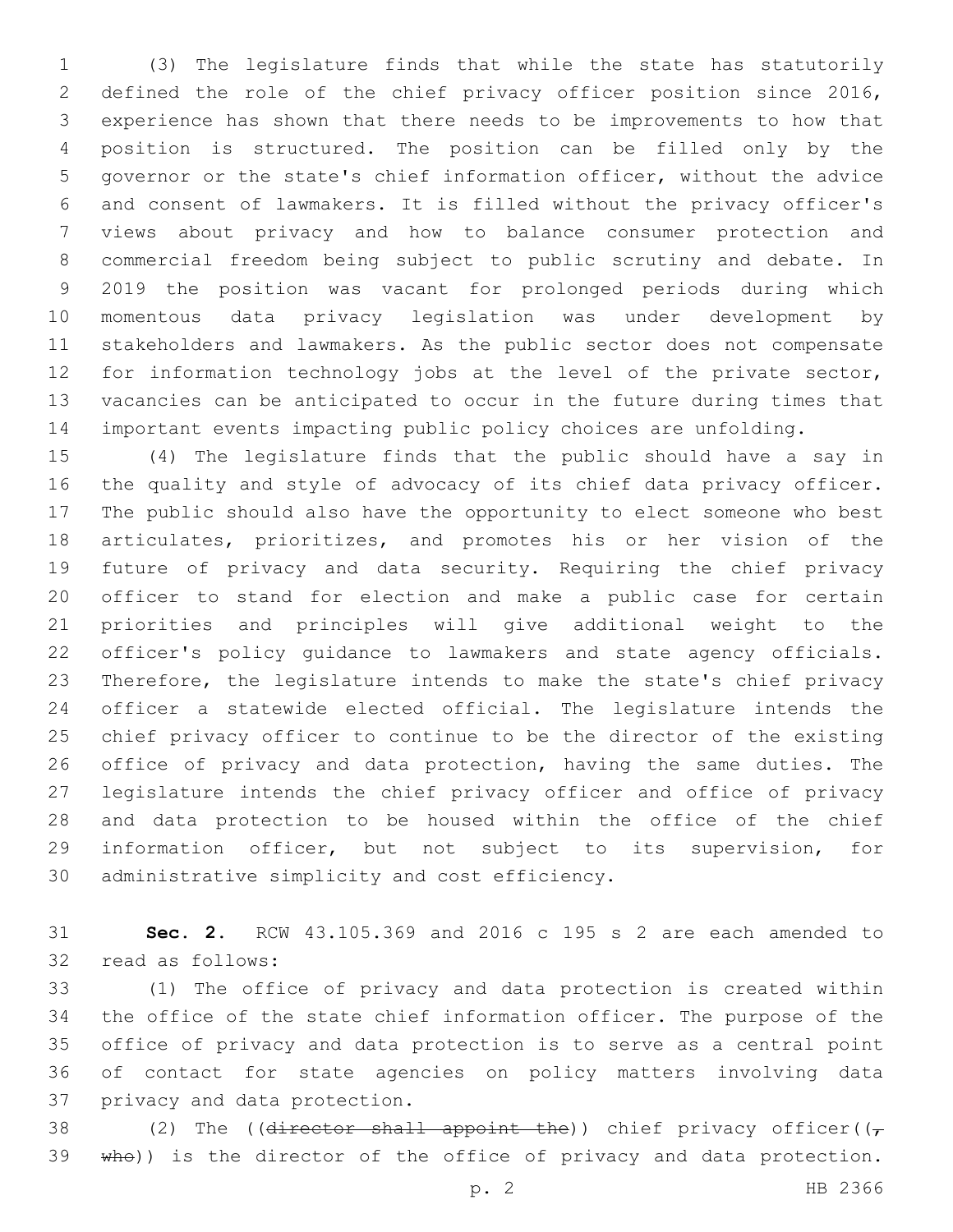1 The office of the chief privacy officer is a state office elected in

accordance with Title 29A RCW.

 (3) The primary duties of the office of privacy and data 4 protection with respect to state agencies are:

5 (a) To conduct an annual privacy review;

 (b) To conduct an annual privacy training for state agencies and 7 employees;

8 (c) To articulate privacy principles and best practices;

 (d) To coordinate data protection in cooperation with the agency; 10 and

 (e) To participate with the office of the state chief information officer in the review of major state agency projects involving 13 personally identifiable information.

 (4) The office of privacy and data protection must serve as a resource to local governments and the public on data privacy and 16 protection concerns by:

 (a) Developing and promoting the dissemination of best practices for the collection and storage of personally identifiable information, including establishing and conducting a training program 20 or programs for local governments; and

 (b) Educating consumers about the use of personally identifiable information on mobile and digital networks and measures that can help 23 protect this information.

 (5) By December 1, 2016, and every four years thereafter, the office of privacy and data protection must prepare and submit to the legislature a report evaluating its performance. The office of privacy and data protection must establish performance measures in 28 its 2016 report to the legislature and, in each report thereafter, demonstrate the extent to which performance results have been achieved. These performance measures must include, but are not 31 limited to, the following:

 (a) The number of state agencies and employees who have 33 participated in the annual privacy training;

 (b) A report on the extent of the office of privacy and data protection's coordination with international and national experts in the fields of data privacy, data protection, and access equity;

 (c) A report on the implementation of data protection measures by state agencies attributable in whole or in part to the office of privacy and data protection's coordination of efforts; and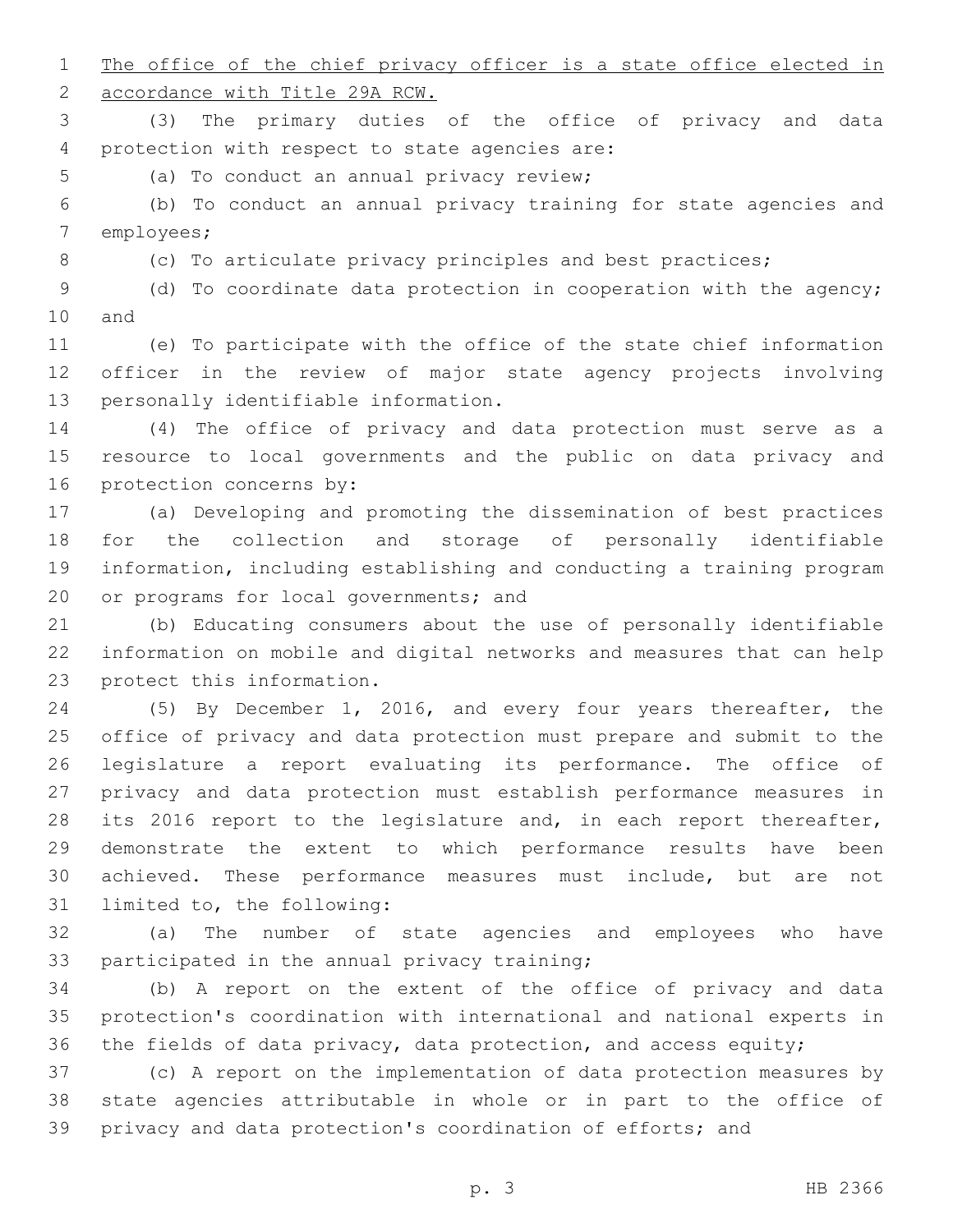(d) A report on consumer education efforts, including but not limited to the number of consumers educated through public outreach efforts, as indicated by how frequently educational documents were accessed, the office of privacy and data protection's participation in outreach events, and inquiries received back from consumers via 6 telephone or other media.

 (6) Within one year of June 9, 2016, the office of privacy and data protection must submit to the joint legislative audit and review committee for review and comment the performance measures developed under subsection (5) of this section and a data collection plan.

 (7) The office of privacy and data protection shall submit a report to the legislature on the: (a) Extent to which telecommunications providers in the state are deploying advanced telecommunications capability; and (b) existence of any inequality in access to advanced telecommunications infrastructure experienced by residents of tribal lands, rural areas, and economically distressed communities. The report may be submitted at a time within the discretion of the office of privacy and data protection, at least 19 once every four years, and only to the extent the office of privacy and data protection is able to gather and present the information 21 within existing resources.

 **Sec. 3.** RCW 43.01.010 and 1965 c 8 s 43.01.010 are each amended 23 to read as follows:

24 The governor, lieutenant governor, secretary of state, treasurer, auditor, attorney general, superintendent of public instruction, 26 commissioner of public lands, ((and)) insurance commissioner, and 27 chief privacy officer, shall hold office for the term of four years, and until their successors are elected and qualified; and the term shall commence on the Wednesday after the second Monday of January 30 following their election.

 NEW SECTION. **Sec. 4.** A new section is added to chapter 29A.04 32 RCW to read as follows:

 (1) The first election for the chief privacy officer shall be 34 held at the general election in November 2024.

 (2) The office of chief privacy officer shall be considered a 36 state office for purposes of this title.

 (3) The election shall be conducted in accordance with this 38 title.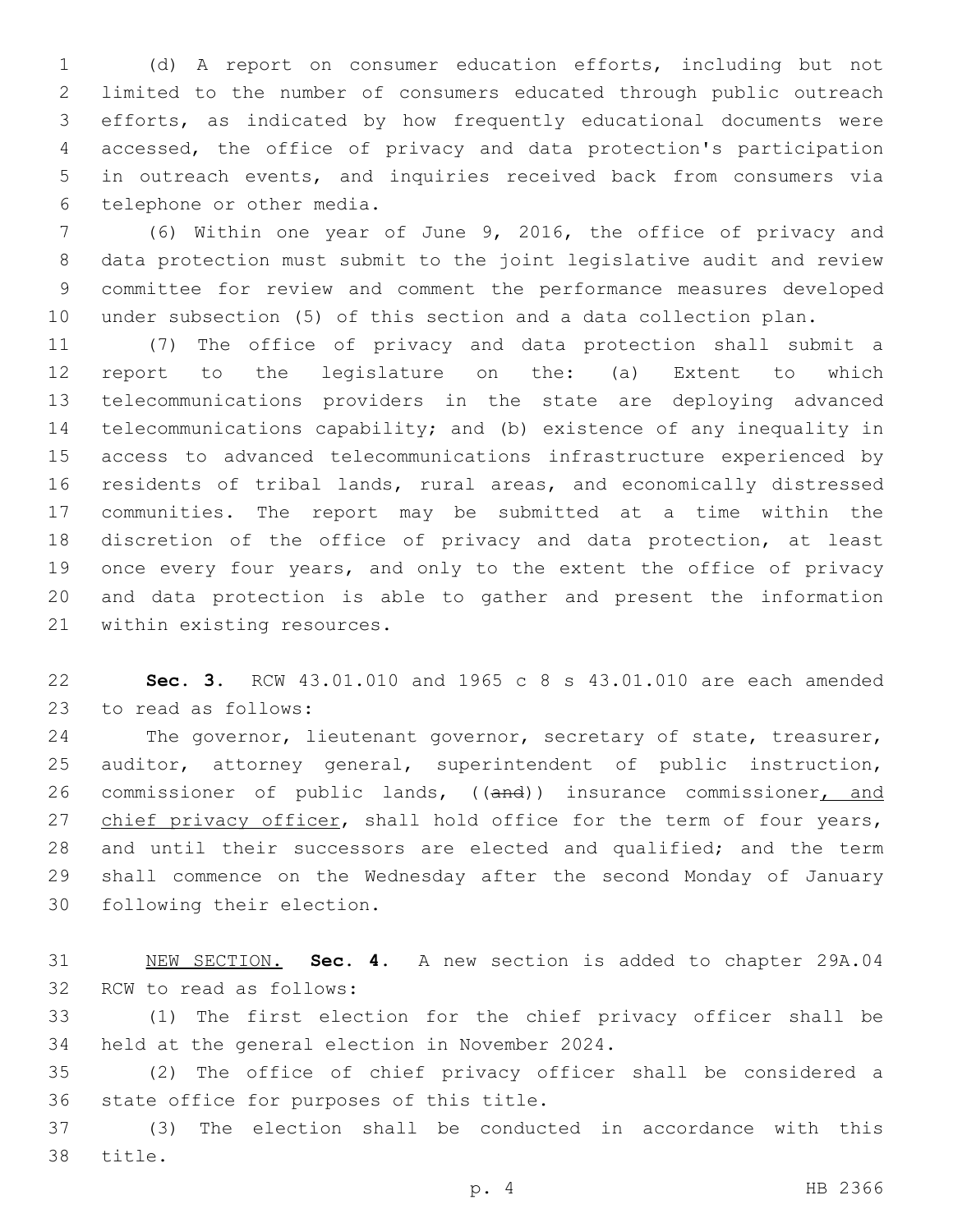(4) Candidates for the first general election for the chief privacy officer shall file for office as provided in chapter 29A.24 RCW during the filing period in 2024, and a primary election shall be 4 held as provided in chapter 29A.52 RCW.

5 (5) This section expires February 1, 2025.

 **Sec. 5.** RCW 29A.32.031 and 2013 c 283 s 2 are each amended to 7 read as follows:

 The voters' pamphlet published or distributed under RCW 29A.32.010 must contain:9

 (1) Information about each measure for an advisory vote of the people and each ballot measure initiated by or referred to the voters for their approval or rejection as required by RCW 29A.32.070;

 (2) In even-numbered years, statements, if submitted, from candidates for the office of president and vice president of the United States, United States senator, United States representative, 16 governor, lieutenant governor, secretary of state, state treasurer, state auditor, attorney general, commissioner of public lands, 18 superintendent of public instruction, insurance commissioner, chief 19 privacy officer, state senator, state representative, justice of the supreme court, judge of the court of appeals, or judge of the superior court. Candidates may also submit campaign contact information and a photograph not more than five years old in a format that the secretary of state determines to be suitable for 24 reproduction in the voters' pamphlet;

 (3) In odd-numbered years, if any office voted upon statewide 26 appears on the ballot due to a vacancy, then statements and photographs for candidates for any vacant office listed in subsection 28 (2) of this section must appear;

 (4) Contact information for the public disclosure commission established under RCW 42.17A.100, including the following statement: "For a list of the people and organizations that donated to state and local candidates and ballot measure campaigns, visit www.pdc.wa.gov." The statement must be placed in a prominent position, such as on the cover or on the first two pages of the voters' pamphlet. The secretary of state may substitute such language as is necessary for accuracy and clarity and consistent with the intent of this section;

(5) Contact information for major political parties;

 (6) A brief statement explaining the deletion and addition of language for proposed measures under RCW 29A.32.080; and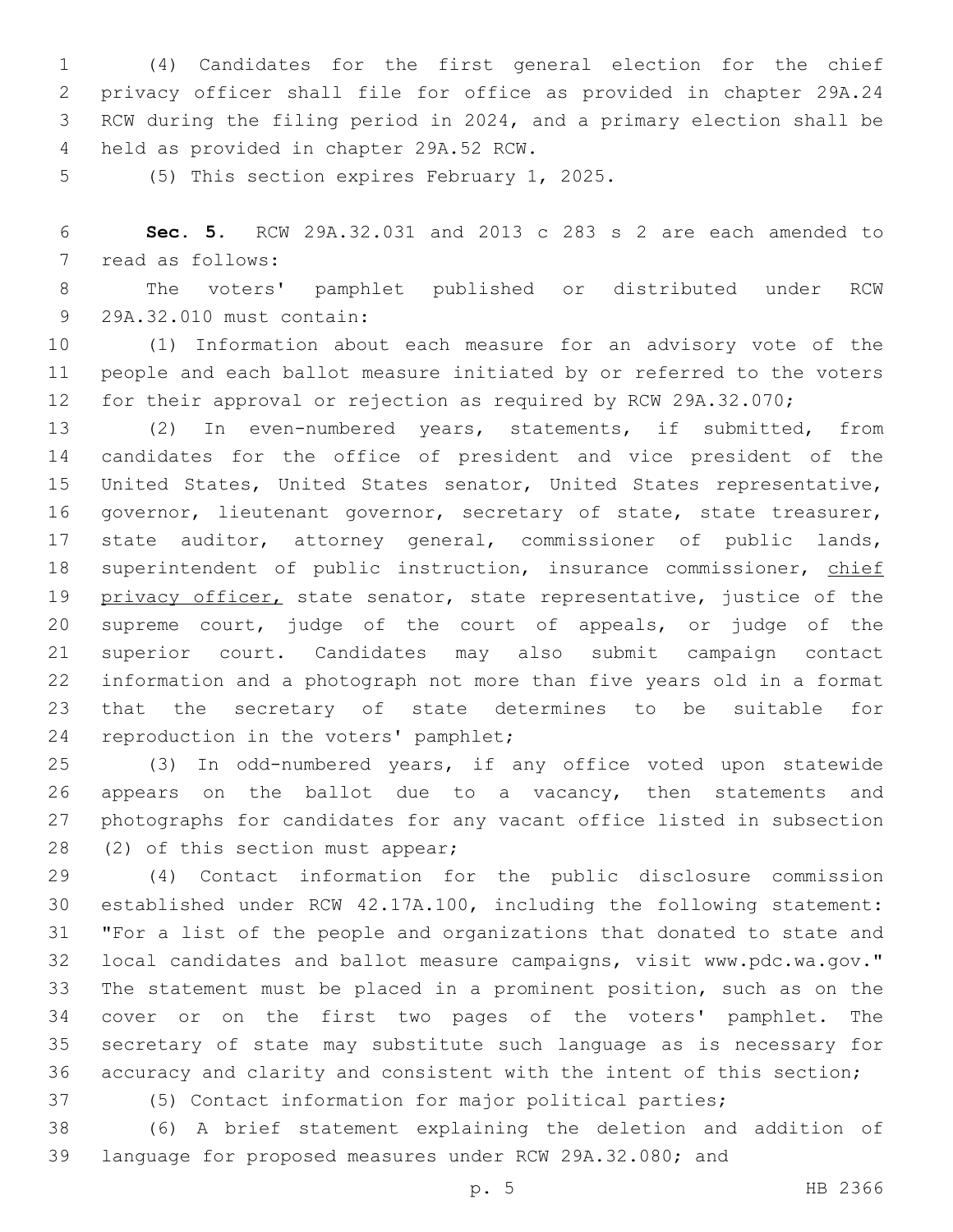(7) Any additional information pertaining to elections as may be required by law or in the judgment of the secretary of state is 3 deemed informative to the voters.

 **Sec. 6.** RCW 29A.36.121 and 2013 c 11 s 42 are each amended to 5 read as follows:

 (1) The positions or offices on a primary consolidated ballot shall be arranged in substantially the following order: United States 8 senator; United States representative; governor; lieutenant governor; 9 secretary of state; state treasurer; state auditor; attorney general; commissioner of public lands; superintendent of public instruction; 11 insurance commissioner; chief privacy officer; state senator; state 12 representative; county officers; justices of the supreme court; 13 judges of the court of appeals; judges of the superior court; and judges of the district court. For all other jurisdictions on the primary ballot, the offices in each jurisdiction shall be grouped together and be in the order of the position numbers assigned to 17 those offices, if any.

 (2) The order of the positions or offices on a general election ballot shall be substantially the same as on a primary ballot except that state ballot issues must be placed before all offices. The offices of president and vice president of the United States shall precede all other offices on a presidential election ballot. The positions on a ballot to be assigned to ballot measures regarding local units of government shall be established by the secretary of 25 state by rule.

 NEW SECTION. **Sec. 7.** A new section is added to chapter 42.17A 27 RCW to read as follows:

 The office of the chief privacy officer is a "state office" as 29 that term is used in this chapter.

 **Sec. 8.** RCW 43.03.010 and 1989 c 10 s 8 are each amended to read 31 as follows:

 The annual salaries of the following named state elected officials shall be prescribed by the Washington citizens' commission on salaries for elected officials: Governor; lieutenant governor: PROVIDED, That in arriving at the annual salary of the lieutenant governor the commission shall prescribe a fixed amount plus a sum equal to 1/260th of the difference between the annual salary of the